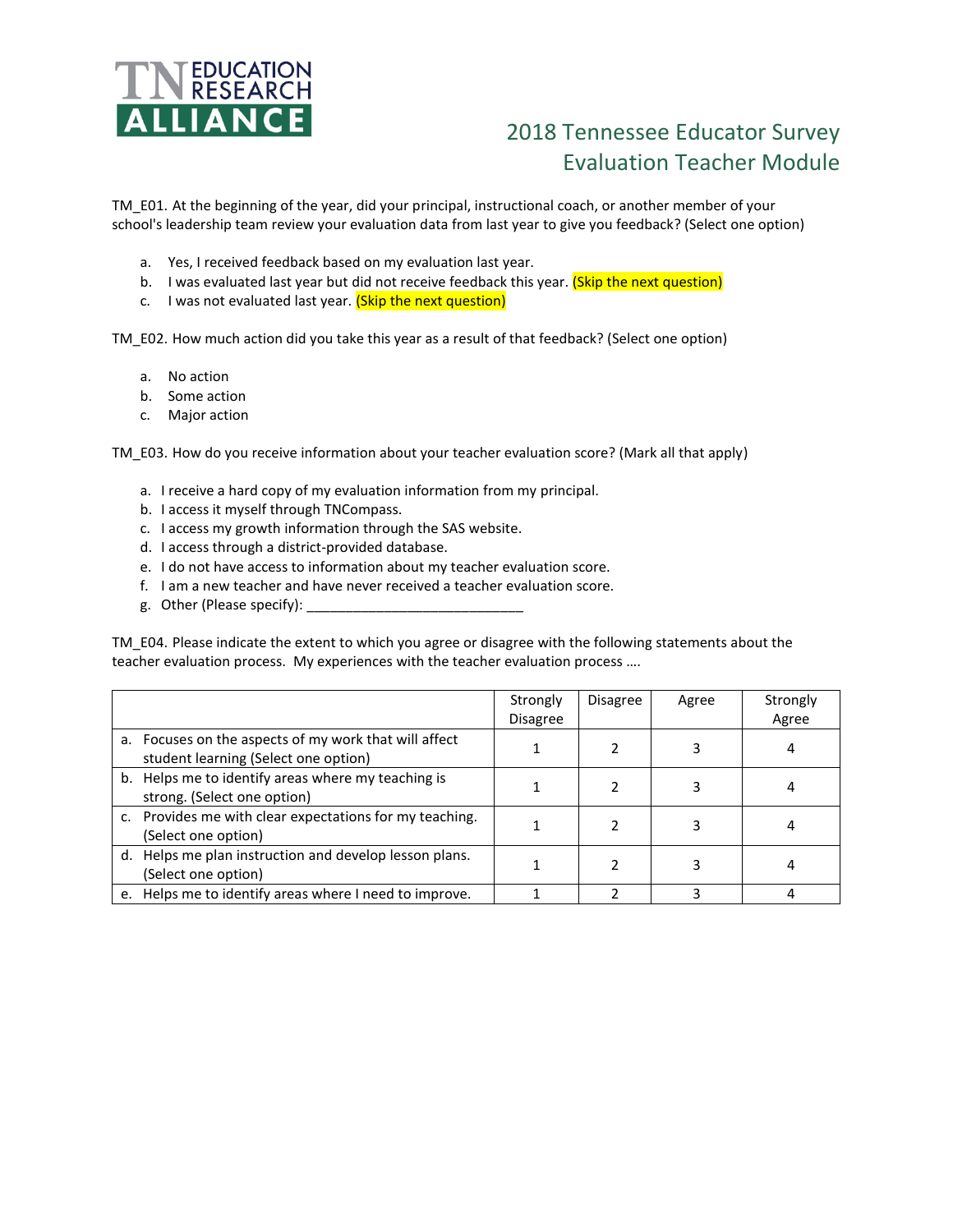TM\_E05. Please indicate the extent to which you agree or disagree with the following statements regarding the teacher evaluation system in your school district.

|                                                                                                                                                  | Strongly<br><b>Disagree</b> | Disagree       | Agree | Strongly<br>Agree |
|--------------------------------------------------------------------------------------------------------------------------------------------------|-----------------------------|----------------|-------|-------------------|
| a. The evaluation criteria are applied equally to all<br>teachers, regardless of their background or level of<br>experience. (Select one option) | 1                           | $\mathcal{P}$  | 3     | 4                 |
| The system is effective in identifying outstanding<br>b.<br>teachers. (Select one option)                                                        | 1                           | $\mathcal{P}$  | 3     | 4                 |
| The system is effective in identifying teachers who<br>$\mathsf{C}$ .<br>are struggling. (Select one option)                                     | 1                           | 2              | 3     | 4                 |
| d. I believe I am held to a similar standard to other<br>teachers in my school in the teacher evaluation<br>process. (Select one option)         | 1                           | $\overline{2}$ | 3     | 4                 |
| e. I receive very detailed feedback on my strengths and<br>weaknesses through the evaluation process. (Select<br>one option)                     | 1                           | 2              | 3     | 4                 |
| The individual(s) who observes my classroom has the<br>f.<br>expertise to evaluate my practice. (Select one<br>option)                           | 1                           | $\overline{2}$ | 3     | 4                 |
| g. Indicators from the teacher observation rubric are<br>often referenced in informal discussions between<br>teachers. (Select one option)       | 1                           | $\overline{2}$ | 3     | 4                 |
| h. Indicators from the teacher observation rubric are<br>often referenced in formal meetings where teaching<br>is discussed. (Select one option) | 1                           | $\overline{2}$ | 3     | 4                 |

TM\_E06. Think about the achievement measure (the 15% measure) that is included in the teacher evaluation process used in your school. How strongly do you agree or disagree with each of the following statements about this measure?

|                                                        | Strongly<br><b>Disagree</b> | <b>Disagree</b> | Agree | Strongly<br>Agree |
|--------------------------------------------------------|-----------------------------|-----------------|-------|-------------------|
|                                                        |                             |                 |       |                   |
| a. I made changes to my instruction based on results   |                             |                 |       |                   |
| from my achievement measure. (Select one option)       |                             |                 |       |                   |
| b. I believe that the achievement measure included in  |                             |                 |       |                   |
| my overall effectiveness rating accurately reflects my |                             |                 |       |                   |
| contribution to student learning. (Select one option)  |                             |                 |       |                   |
| c. The achievement measure included in my teacher      |                             |                 |       |                   |
| evaluation provides useful information about my        |                             |                 |       |                   |
| professional performance. (Select one option)          |                             |                 |       |                   |
| d. The process of choosing my achievement measure      |                             |                 |       |                   |
| was fair. (Select one option)                          |                             |                 |       |                   |





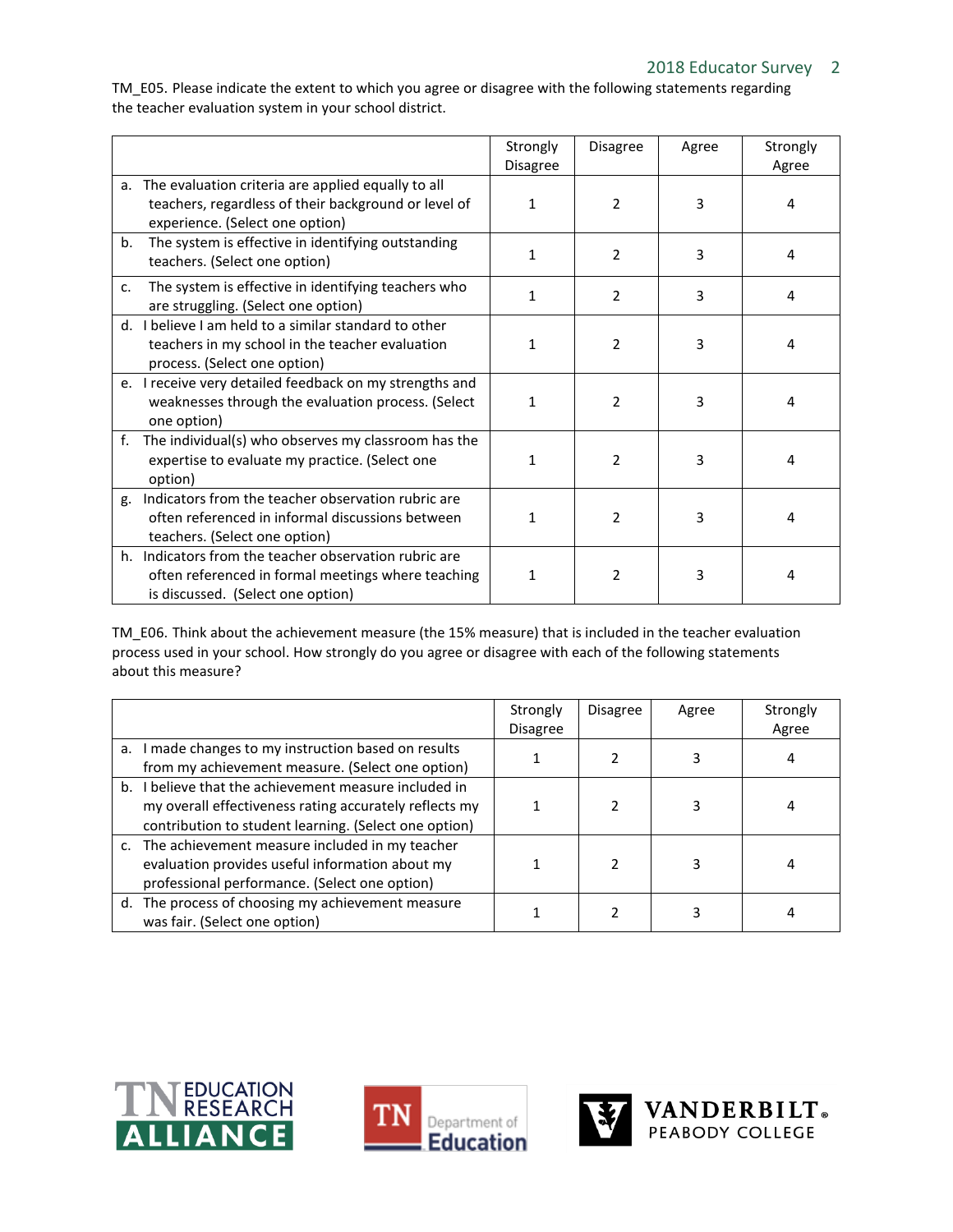## 2018 Educator Survey 3

TM\_E07. Please rate the extent to which your school has supported your participation within the teacher evaluation system this school year by providing each of the following resources.

|                                                                                                                                         | No.<br>Support | Some<br>Support | Adequate<br>Support | Strong<br>Support |
|-----------------------------------------------------------------------------------------------------------------------------------------|----------------|-----------------|---------------------|-------------------|
| a. Information and communication about the teacher<br>evaluation process (Select one option)                                            |                |                 |                     |                   |
| b. Time (such as planning or release time to complete<br>evaluation materials) (Select one option)                                      |                |                 |                     |                   |
| c. Materials (such as guidelines to facilitate the<br>process) (Select one option)                                                      |                |                 |                     |                   |
| d. Access to staff with specific expertise (such as<br>instructional coaches) within and/or outside of my<br>school (Select one option) |                |                 |                     |                   |

TM\_E08. Please report on your view of the burden of the teacher evaluation process. (Select one option)

| Low Burden |  | $\cdots$<br>Burden<br>High |
|------------|--|----------------------------|
|            |  |                            |

TM\_E09. What improvements might you suggest to the current teacher evaluation process? (Select up to Two) [Randomize Responses]

- a. Fewer observations
- b. Shorter, more frequent observations
- c. Additional training for evaluators
- d. Having more individuals do my observations than who currently completes them
- e. Having fewer individuals do my observations than who currently completes them
- f. Incorporating results from student surveys
- g. Other (Please Specify):

TM\_E10. Think about your most recent post-conference. When did your last post-observation conference occur?

- a. Within a few days of my last observation.
- b. Within 1-2 weeks of my last observation.
- c. More than 2 weeks after my last observation.
- d. I did not have a post-observation conference after my last observation. (Skip the next three questions)

TM\_E11. Did anyone other than the person who conducted your observation attend your last postconference? If so please write the position of that person here (e.g. Instructional Coach, Assistant Principal). If not then leave this blank.

TM\_E12. How long did your last post-conference last?

- a. Less than 15 minutes
- b. 15 to 30 minutes
- c. 31 to 45 minutes
- d. More than 45 minutes